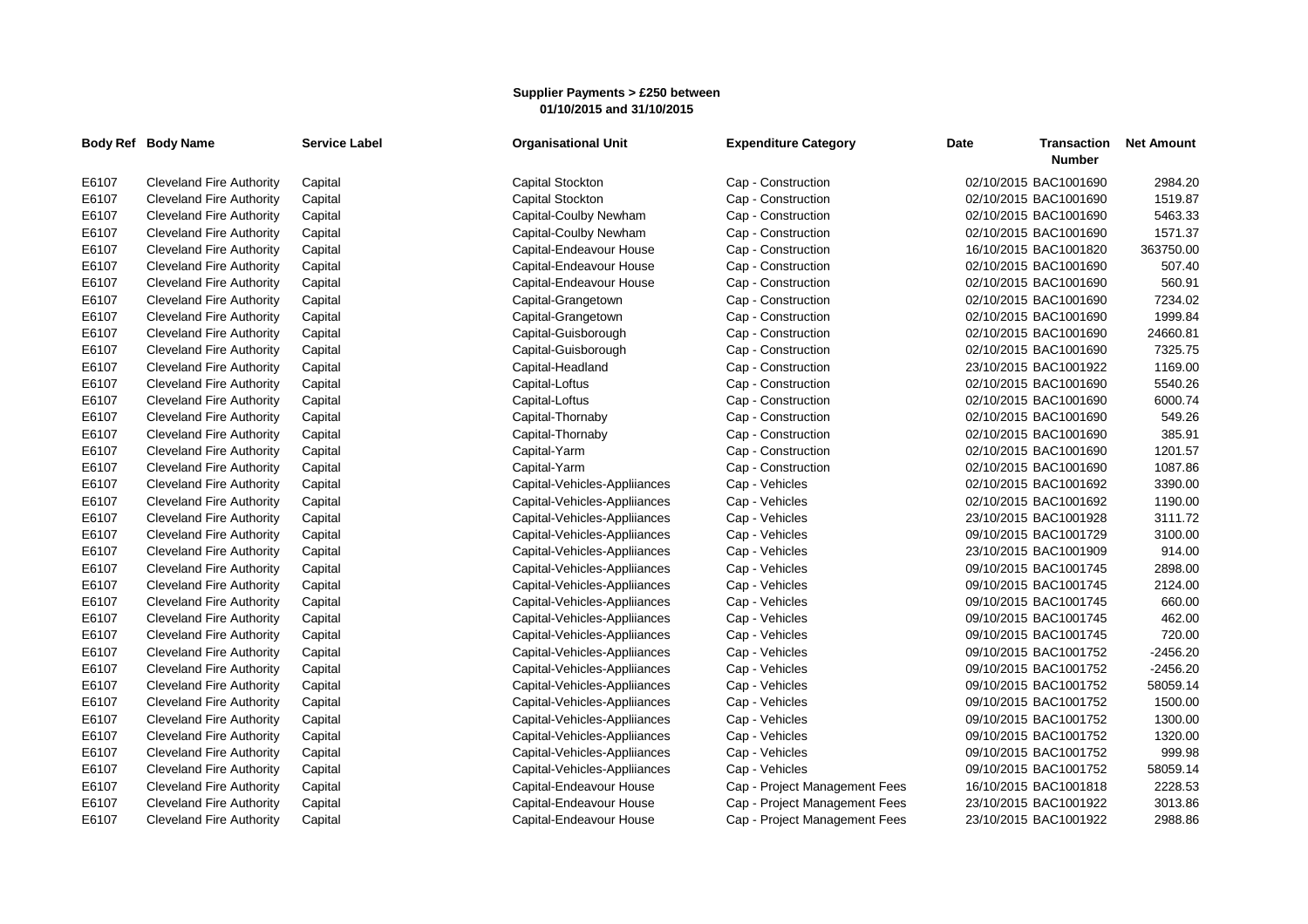E6107 Cleveland Fire Authority Capital Capital-Endeavour House Cap - Project Management Fees 23/10/2015 BAC1001922 3433.09 E6107 Cleveland Fire Authority Firefighting & Rescue Operatio Saltburn Property Mtce (Planned) 16/10/2015 BAC1001824 395.31

E6107 Cleveland Fire Authority Capital Capital-Workshops/Strores Cap - Project Management Fees 16/10/2015 BAC1001819 1260.00 E6107 Cleveland Fire Authority Management & Support Services Transport Maintenance-Thornaby Workshop Mechanics Basic Pay 23/10/2015 BAC1001929 708.48 E6107 Cleveland Fire Authority Management & Support Services Transport Maintenance-Thornaby Workshop Mechanics Basic Pay 30/10/2015 BAC1001980 678.96 E6107 Cleveland Fire Authority Management & Support Services Transport Maintenance-Thornaby Workshop Mechanics Basic Pay 09/10/2015 BAC1001751 728.16 E6107 Cleveland Fire Authority Management & Support Services Transport Maintenance-Thornaby Workshop Mechanics Basic Pay 09/10/2015 BAC1001751 708.48 E6107 Cleveland Fire Authority Management & Support Services Transport Maintenance-Thornaby Workshop Mechanics Basic Pay 23/10/2015 BAC1001929 580.56 E6107 Cleveland Fire Authority Management & Support Services Transport Maintenance-Thornaby Workshop Mechanics Basic Pay 09/10/2015 BAC1001751 728.16 E6107 Cleveland Fire Authority Management & Support Services Training L&D C Staff Development 16/10/2015 BAC1001829 1958.00 E6107 Cleveland Fire Authority Management & Support Services Training L&D C Staff Development 23/10/2015 BAC1001930 1200.00 E6107 Cleveland Fire Authority Management & Support Services Training CFB Workforce Dev Trng Progs 09/10/2015 BAC1001754 1500.00 E6107 Cleveland Fire Authority Management & Support Services Training CFB Workforce Dev Trng Progs 30/10/2015 BAC1001938 3300.00 E6107 Cleveland Fire Authority Management & Support Services Training CFB Workforce Dev Trng Progs 30/10/2015 BAC1001938 372.30 E6107 Cleveland Fire Authority Management & Support Services Training CFB Workforce Dev Trng Progs 30/10/2015 BAC1001938 351.60 E6107 Cleveland Fire Authority Management & Support Services Training CFB Workforce Dev Trng Progs 23/10/2015 BAC1001931 435.00 E6107 Cleveland Fire Authority Management & Support Services Training CFB Workforce Dev Trng Progs 23/10/2015 BAC1001917 3300.00 E6107 Cleveland Fire Authority Management & Support Services Training CFB Workforce Dev Trng Progs 23/10/2015 BAC1001898 1050.00 E6107 Cleveland Fire Authority Management & Support Services Training CFB Trng Resources 09/10/2015 CHQ0400081 4760.00 E6107 Cleveland Fire Authority Management & Support Services Training CFB Trng Resources 09/10/2015 CHQ0400081 2659.00 E6107 Cleveland Fire Authority Management & Support Services Training CFB Trng Resources 09/10/2015 CHQ0400081 1317.50 E6107 Cleveland Fire Authority Management & Support Services Training Seminars/Conference Fees 30/10/2015 BAC1001963 360.00 E6107 Cleveland Fire Authority Human Resources Human Resources-Personnel Adverts - Staff Vacancies 16/10/2015 BAC1001816 700.00 E6107 Cleveland Fire Authority Human Resources Human Resources-Personnel Added Years Early Ret Basic 16/10/2015 BAC1001782 269.99 E6107 Cleveland Fire Authority Human Resources Human Resources-Personnel Added Years Early Ret Basic 23/10/2015 BAC1001881 269.99 E6107 Cleveland Fire Authority Human Resources Human Resources-Personnel Added Years Early Ret Basic 30/10/2015 BAC1001954 700.00 E6107 Cleveland Fire Authority Firefighting & Rescue Operatio Marine Property repairs (Reactive) 30/10/2015 BAC1001979 482.91 E6107 Cleveland Fire Authority Firefighting & Rescue Operatio Marine Property repairs (Reactive) 23/10/2015 BAC1001926 341.57 E6107 Cleveland Fire Authority Firefighting & Rescue Operatio Marine Property repairs (Reactive) 09/10/2015 BAC1001753 8137.00 E6107 Cleveland Fire Authority Firefighting & Rescue Operatio Marine Property repairs (Reactive) 09/10/2015 BAC1001753 12007.00 E6107 Cleveland Fire Authority Firefighting & Rescue Operatio Middlesbrough Property repairs (Reactive) 02/10/2015 BAC1001691 890.00 E6107 Cleveland Fire Authority Firefighting & Rescue Operatio Middlesbrough Property repairs (Reactive) 02/10/2015 BAC1001691 350.00 E6107 Cleveland Fire Authority Firefighting & Rescue Operatio Middlesbrough Property repairs (Reactive) 02/10/2015 BAC1001691 325.00 E6107 Cleveland Fire Authority Firefighting & Rescue Operatio Redcar Property repairs (Reactive) 16/10/2015 BAC1001807 307.20 E6107 Cleveland Fire Authority Firefighting & Rescue Operatio Saltburn Property repairs (Reactive) 02/10/2015 BAC1001691 280.00 E6107 Cleveland Fire Authority Firefighting & Rescue Operatio Stockton Property repairs (Reactive) 23/10/2015 BAC1001873 390.76 E6107 Cleveland Fire Authority Firefighting & Rescue Operatio Stranton Property repairs (Reactive) 16/10/2015 BAC1001824 578.18 E6107 Cleveland Fire Authority Firefighting & Rescue Operatio Stranton Property repairs (Reactive) 23/10/2015 BAC1001926 373.96 E6107 Cleveland Fire Authority Management & Support Services HQ & Central Support Property repairs (Reactive) 30/10/2015 BAC1001955 874.64 E6107 Cleveland Fire Authority Management & Support Services Training-LDC Property repairs (Reactive) 16/10/2015 BAC1001786 475.00 E6107 Cleveland Fire Authority Management & Support Services Training-LDC Property repairs (Reactive) 23/10/2015 BAC1001868 325.00 E6107 Cleveland Fire Authority Management & Support Services Training-LDC Property repairs (Reactive) 09/10/2015 BAC1001749 334.00 E6107 Cleveland Fire Authority Management & Support Services Training-LDC Property repairs (Reactive) 23/10/2015 BAC1001926 860.83 E6107 Cleveland Fire Authority Firefighting & Rescue Operatio Redcar Property Mtce (Planned) 02/10/2015 BAC1001690 8886.87 E6107 Cleveland Fire Authority Firefighting & Rescue Operatio Redcar Property Mtce (Planned) 02/10/2015 BAC1001690 5747.52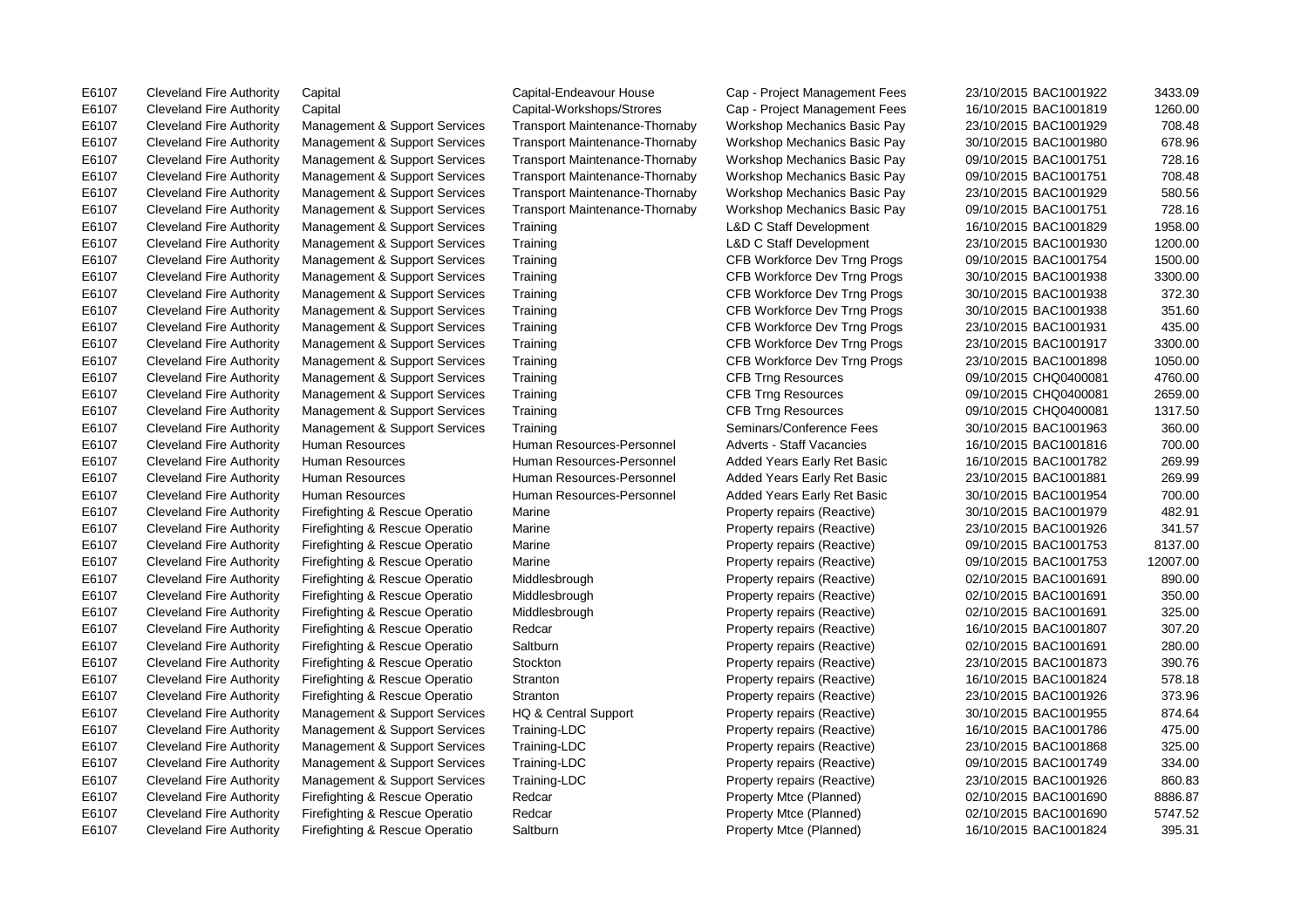E6107 Cleveland Fire Authority Firefighting & Rescue Operatio Saltburn Property Mtce (Planned) 16/10/2015 BAC1001824 374.55

E6107 Cleveland Fire Authority Firefighting & Rescue Operatio Skelton Property Mtce (Planned) 16/10/2015 BAC1001824 319.68 E6107 Cleveland Fire Authority Firefighting & Rescue Operatio Skelton Property Mtce (Planned) 16/10/2015 BAC1001824 374.55 E6107 Cleveland Fire Authority Management & Support Services HQ & Central Support Property Mtce (Planned) 16/10/2015 BAC1001824 273.85 E6107 Cleveland Fire Authority Management & Support Services HQ & Central Support Property Mtce (Planned) 16/10/2015 BAC1001824 405.63 E6107 Cleveland Fire Authority Management & Support Services HQ & Central Support Property Mtce (Planned) 23/10/2015 BAC1001926 519.00 E6107 Cleveland Fire Authority Management & Support Services Training-LDC Property Mtce (Planned) 16/10/2015 BAC1001824 352.92 E6107 Cleveland Fire Authority Firefighting & Rescue Operatio Coulby Newham Gas Vat 17.5% Metered Supply 30/10/2015 BAC1001975 544.08 E6107 Cleveland Fire Authority Firefighting & Rescue Operatio Grangetown Gas Vat 17.5% Metered Supply 30/10/2015 BAC1001975 359.60 E6107 Cleveland Fire Authority Firefighting & Rescue Operatio Stockton Gas Vat 17.5% Metered Supply 30/10/2015 BAC1001975 525.75 E6107 Cleveland Fire Authority Firefighting & Rescue Operatio Stranton Gas Vat 17.5% Metered Supply 30/10/2015 BAC1001975 270.62 E6107 Cleveland Fire Authority Firefighting & Rescue Operatio Thornaby Gas Vat 17.5% Metered Supply 30/10/2015 BAC1001975 342.25 E6107 Cleveland Fire Authority Management & Support Services HQ & Central Support Gas Vat 17.5% Metered Supply 30/10/2015 BAC1001975 602.97 E6107 Cleveland Fire Authority Management & Support Services Procurement/Stores-Stores Gas Vat 17.5% Metered Supply 30/10/2015 BAC1001975 342.25 E6107 Cleveland Fire Authority Management & Support Services Training-LDC Gas Vat 17.5% Metered Supply 30/10/2015 BAC1001975 1078.78 E6107 Cleveland Fire Authority Management & Support Services Transport Maintenance-Thornaby Gas Vat 17.5% Metered Supply 30/10/2015 BAC1001975 684.51 E6107 Cleveland Fire Authority Community Fire Safety Youth Engagement-Redcar Electricity Vat 17.5% Standard 16/10/2015 BAC1001797 462.61 E6107 Cleveland Fire Authority Firefighting & Rescue Operatio Billingham Electricity Vat 17.5% Standard 16/10/2015 BAC1001797 523.01 E6107 Cleveland Fire Authority Firefighting & Rescue Operatio Coulby Newham Electricity Vat 17.5% Standard 16/10/2015 BAC1001797 489.37 E6107 Cleveland Fire Authority Firefighting & Rescue Operatio Grangetown Electricity Vat 17.5% Standard 16/10/2015 BAC1001797 521.42 E6107 Cleveland Fire Authority Firefighting & Rescue Operatio Marine Electricity Vat 17.5% Standard 16/10/2015 BAC1001797 607.96 E6107 Cleveland Fire Authority Firefighting & Rescue Operatio Redcar Electricity Vat 17.5% Standard 16/10/2015 BAC1001797 595.60 E6107 Cleveland Fire Authority Firefighting & Rescue Operatio Stockton Electricity Vat 17.5% Standard 16/10/2015 BAC1001797 781.97 E6107 Cleveland Fire Authority Firefighting & Rescue Operatio Stranton Electricity Vat 17.5% Standard 16/10/2015 BAC1001797 1205.86 E6107 Cleveland Fire Authority Firefighting & Rescue Operatio Thornaby Electricity Vat 17.5% Standard 16/10/2015 BAC1001797 656.54 E6107 Cleveland Fire Authority Firefighting & Rescue Operatio Yarm Electricity Vat 17.5% Standard 16/10/2015 BAC1001797 490.86 E6107 Cleveland Fire Authority Management & Support Services HQ & Central Support Electricity Vat 17.5% Standard 16/10/2015 BAC1001797 3663.23 E6107 Cleveland Fire Authority Management & Support Services Procurement/Stores-Stores Electricity Vat 17.5% Standard 16/10/2015 BAC1001797 328.27 E6107 Cleveland Fire Authority Management & Support Services Training-LDC Electricity Vat 17.5% Standard 16/10/2015 BAC1001797 1042.84 E6107 Cleveland Fire Authority Management & Support Services Transport Maintenance-Thornaby Electricity Vat 17.5% Standard 16/10/2015 BAC1001797 328.27 E6107 Cleveland Fire Authority Firefighting & Rescue Operatio Grangetown Water Charges - Metered 0% Vat 02/10/2015 BAC1001667 1174.02 E6107 Cleveland Fire Authority Firefighting & Rescue Operatio Middlesbrough Water Charges - Metered 0% Vat 30/10/2015 BAC1001953 261.75 E6107 Cleveland Fire Authority Firefighting & Rescue Operatio Redcar Water Charges - Metered 0% Vat 02/10/2015 BAC1001667 383.43 E6107 Cleveland Fire Authority Firefighting & Rescue Operatio Stockton Water Charges - Metered 0% Vat 02/10/2015 BAC1001667 512.15 E6107 Cleveland Fire Authority Firefighting & Rescue Operatio Grangetown Sewerage Charges 02/10/2015 BAC1001667 2459.85 E6107 Cleveland Fire Authority Firefighting & Rescue Operatio Middlesbrough Sewerage Charges 30/10/2015 BAC1001953 835.37 E6107 Cleveland Fire Authority Firefighting & Rescue Operatio Redcar Sewerage Charges Redcare Charges 02/10/2015 BAC1001667 491.24 E6107 Cleveland Fire Authority Firefighting & Rescue Operatio Stockton Sewerage Charges 02/10/2015 BAC1001667 1057.63 E6107 Cleveland Fire Authority Firefighting & Rescue Operatio Yarm Sewerage Charges 30/10/2015 BAC1001953 338.63 E6107 Cleveland Fire Authority Firefighting & Rescue Operatio Firefighting & Rescue Cleaning Materials 16/10/2015 BAC1001767 705.25 E6107 Cleveland Fire Authority Firefighting & Rescue Operatio Firefighting & Rescue Cleaning Materials 23/10/2015 BAC1001871 443.30 E6107 Cleveland Fire Authority Firefighting & Rescue Operatio Firefighting & Rescue Medical & Toilet 23/10/2015 BAC1001904 428.80 E6107 Cleveland Fire Authority Firefighting & Rescue Operatio Firefighting & Rescue Medical & Toilet 23/10/2015 BAC1001893 318.52 E6107 Cleveland Fire Authority Firefighting & Rescue Operatio Firefighting & Rescue Medical & Toilet 09/10/2015 BAC1001726 278.00 E6107 Cleveland Fire Authority Firefighting & Rescue Operatio Billingham Building Cleaning 23/10/2015 BAC1001891 401.87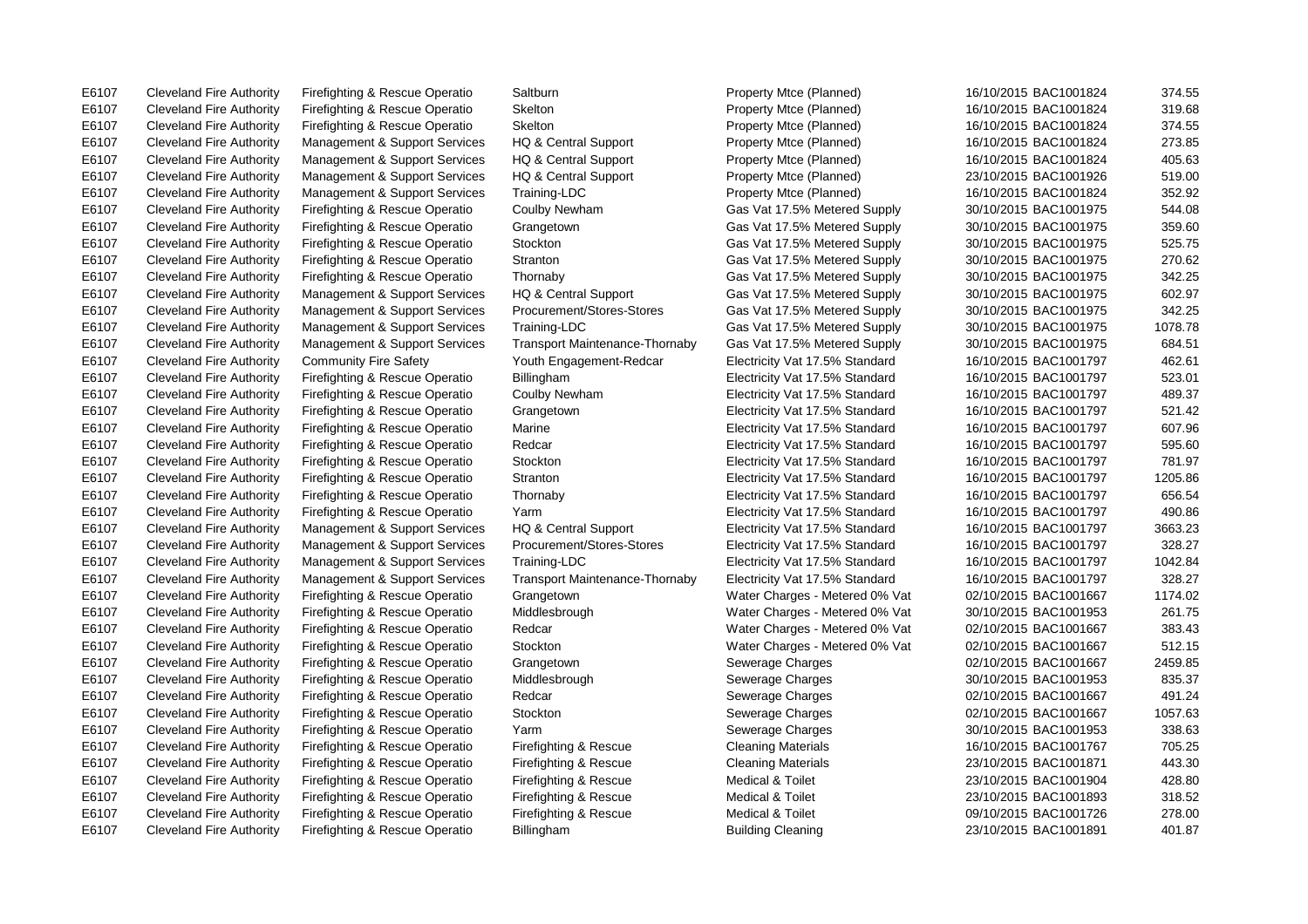E6107 Cleveland Fire Authority Firefighting & Rescue Operatio Billingham Building Cleaning 23/10/2015 BAC1001891 401.87

E6107 Cleveland Fire Authority Firefighting & Rescue Operatio Billingham Building Cleaning Sulding Cleaning 30/10/2015 BAC1001961 401.87 E6107 Cleveland Fire Authority Firefighting & Rescue Operatio Billingham Building Cleaning 30/10/2015 BAC1001961 401.87 E6107 Cleveland Fire Authority Firefighting & Rescue Operatio Coulby Newham Building Cleaning 23/10/2015 BAC1001891 376.48 E6107 Cleveland Fire Authority Firefighting & Rescue Operatio Coulby Newham Building Cleaning 23/10/2015 BAC1001891 376.48 E6107 Cleveland Fire Authority Firefighting & Rescue Operatio Coulby Newham Building Cleaning 30/10/2015 BAC1001961 376.48 E6107 Cleveland Fire Authority Firefighting & Rescue Operatio Coulby Newham Building Cleaning 30/10/2015 BAC1001961 376.48 E6107 Cleveland Fire Authority Firefighting & Rescue Operatio Grangetown Building Cleaning 23/10/2015 BAC1001891 817.61 E6107 Cleveland Fire Authority Firefighting & Rescue Operatio Grangetown Building Cleaning 23/10/2015 BAC1001891 817.61 E6107 Cleveland Fire Authority Firefighting & Rescue Operatio Grangetown Building Cleaning 30/10/2015 BAC1001961 817.61 E6107 Cleveland Fire Authority Firefighting & Rescue Operatio Grangetown Building Cleaning 30/10/2015 BAC1001961 817.61 E6107 Cleveland Fire Authority Firefighting & Rescue Operatio Headland Building Cleaning 23/10/2015 BAC1001891 348.30 E6107 Cleveland Fire Authority Firefighting & Rescue Operatio Headland Building Cleaning 23/10/2015 BAC1001891 348.30 E6107 Cleveland Fire Authority Firefighting & Rescue Operatio Headland Building Cleaning Suilding Cleaning 30/10/2015 BAC1001961 348.30 E6107 Cleveland Fire Authority Firefighting & Rescue Operatio Headland Building Cleaning 30/10/2015 BAC1001961 348.30 E6107 Cleveland Fire Authority Firefighting & Rescue Operatio Marine Building Cleaning 23/10/2015 BAC1001891 376.48 E6107 Cleveland Fire Authority Firefighting & Rescue Operatio Marine **Building Cleaning 23/10/2015 BAC1001891** 376.48 E6107 Cleveland Fire Authority Firefighting & Rescue Operatio Marine **Building Cleaning 30**/10/2015 BAC1001961 376.48 E6107 Cleveland Fire Authority Firefighting & Rescue Operatio Marine **Building Cleaning 30/10/2015 BAC1001961** 376.48 E6107 Cleveland Fire Authority Firefighting & Rescue Operatio Middlesbrough Building Cleaning 2008 16/10/2015 BAC1001798 535.50 E6107 Cleveland Fire Authority Firefighting & Rescue Operatio Middlesbrough Building Cleaning 23/10/2015 BAC1001891 1124.54 E6107 Cleveland Fire Authority Firefighting & Rescue Operatio Middlesbrough Building Cleaning 23/10/2015 BAC1001891 1124.54 E6107 Cleveland Fire Authority Firefighting & Rescue Operatio Middlesbrough Building Cleaning 30/10/2015 BAC1001961 1124.54 E6107 Cleveland Fire Authority Firefighting & Rescue Operatio Middlesbrough Building Cleaning 30/10/2015 BAC1001961 1124.54 E6107 Cleveland Fire Authority Firefighting & Rescue Operatio Redcar Building Cleaning 23/10/2015 BAC1001891 1057.16 E6107 Cleveland Fire Authority Firefighting & Rescue Operatio Redcar Building Cleaning 23/10/2015 BAC1001891 1057.16 E6107 Cleveland Fire Authority Firefighting & Rescue Operatio Redcar Building Cleaning Building Cleaning 30/10/2015 BAC1001961 1057.16 E6107 Cleveland Fire Authority Firefighting & Rescue Operatio Redcar Building Cleaning Building Cleaning 30/10/2015 BAC1001961 1057.16 E6107 Cleveland Fire Authority Firefighting & Rescue Operatio Stockton Building Cleaning 23/10/2015 BAC1001891 542.53 E6107 Cleveland Fire Authority Firefighting & Rescue Operatio Stockton Building Cleaning 23/10/2015 BAC1001891 542.53 E6107 Cleveland Fire Authority Firefighting & Rescue Operatio Stockton Building Cleaning 30/10/2015 BAC1001961 542.53 E6107 Cleveland Fire Authority Firefighting & Rescue Operatio Stockton Building Cleaning 30/10/2015 BAC1001961 542.53 E6107 Cleveland Fire Authority Firefighting & Rescue Operatio Stranton Building Cleaning 23/10/2015 BAC1001891 915.37 E6107 Cleveland Fire Authority Firefighting & Rescue Operatio Stranton Building Cleaning 23/10/2015 BAC1001891 915.37 E6107 Cleveland Fire Authority Firefighting & Rescue Operatio Stranton Stranton Building Cleaning 30/10/2015 BAC1001961 915.37 E6107 Cleveland Fire Authority Firefighting & Rescue Operatio Stranton Stranton Building Cleaning 30/10/2015 BAC1001961 915.37 E6107 Cleveland Fire Authority Firefighting & Rescue Operatio Thornaby Building Cleaning 23/10/2015 BAC1001891 576.94 E6107 Cleveland Fire Authority Firefighting & Rescue Operatio Thornaby Building Cleaning 23/10/2015 BAC1001891 576.94 E6107 Cleveland Fire Authority Firefighting & Rescue Operatio Thornaby Building Cleaning 30/10/2015 BAC1001961 576.94 E6107 Cleveland Fire Authority Firefighting & Rescue Operatio Thornaby Building Cleaning 30/10/2015 BAC1001961 576.94 E6107 Cleveland Fire Authority Management & Support Services HQ & Central Support Building Cleaning 23/10/2015 BAC1001891 3189.51 E6107 Cleveland Fire Authority Management & Support Services HQ & Central Support Building Cleaning 23/10/2015 BAC1001891 3189.51 E6107 Cleveland Fire Authority Management & Support Services HQ & Central Support Building Cleaning 30/10/2015 BAC1001961 3189.51 E6107 Cleveland Fire Authority Management & Support Services HQ & Central Support Building Cleaning 30/10/2015 BAC1001961 839.13 E6107 Cleveland Fire Authority Management & Support Services HQ & Central Support Building Cleaning 30/10/2015 BAC1001961 -12302.21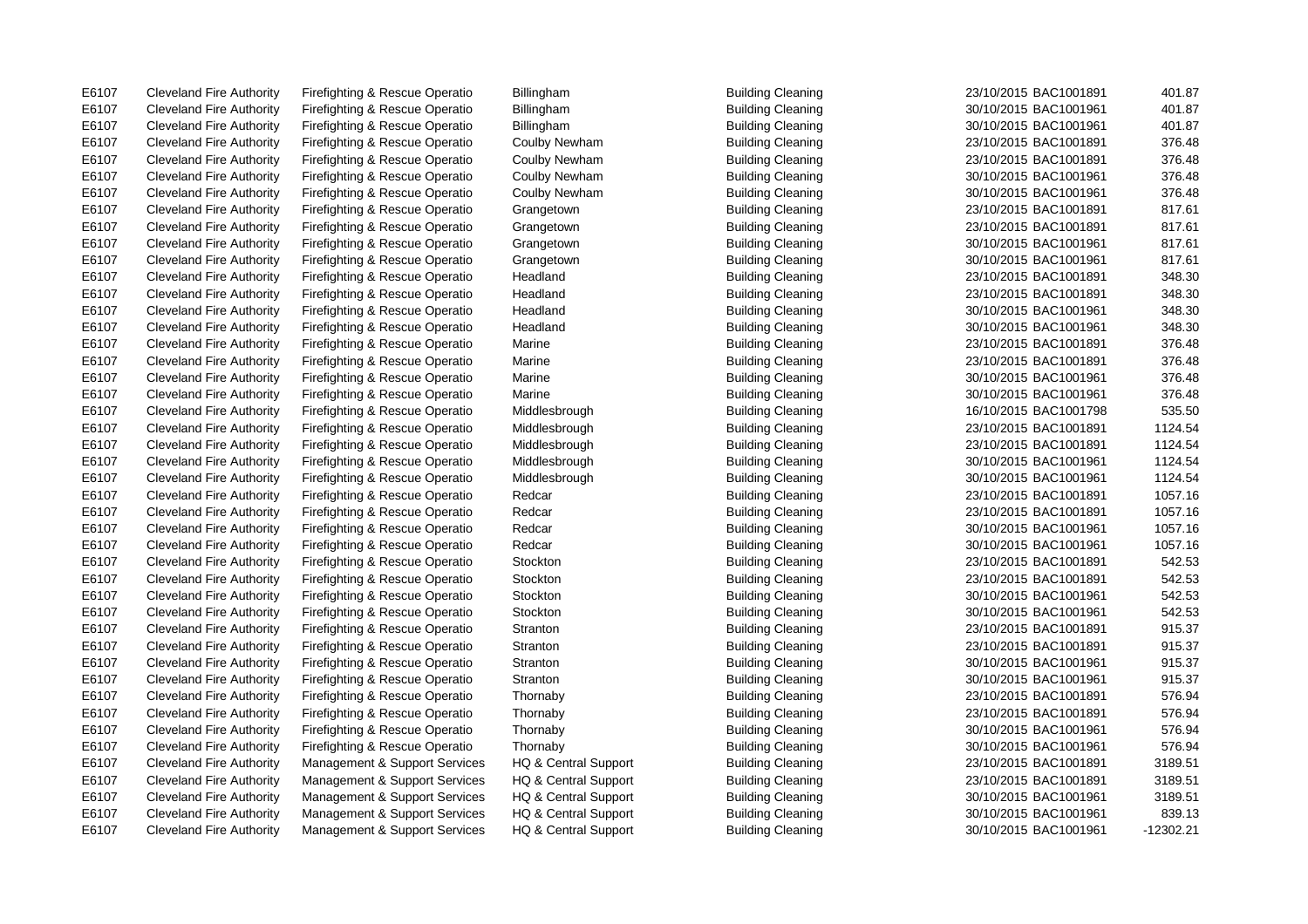E6107 Cleveland Fire Authority Management & Support Services HQ & Central Support Building Cleaning 30/10/2015 BAC1001961 -378.96

E6107 Cleveland Fire Authority Management & Support Services HQ & Central Support Building Cleaning 30/10/2015 BAC1001961 3189.51 E6107 Cleveland Fire Authority Management & Support Services HQ & Central Support Building Cleaning 30/10/2015 BAC1001961 378.96 E6107 Cleveland Fire Authority Management & Support Services HQ & Central Support Building Cleaning 30/10/2015 BAC1001961 -839.13 E6107 Cleveland Fire Authority Management & Support Services Training-LDC Building Cleaning 23/10/2015 BAC1001891 1662.48 E6107 Cleveland Fire Authority Management & Support Services Training-LDC Building Cleaning 23/10/2015 BAC1001891 1662.48 E6107 Cleveland Fire Authority Management & Support Services Training-LDC Building Cleaning Sullding Cleaning 30/10/2015 BAC1001961 1662.48 E6107 Cleveland Fire Authority Management & Support Services Training-LDC Building Cleaning Sullding Cleaning 30/10/2015 BAC1001961 1662.48 E6107 Cleveland Fire Authority Management & Support Services HQ & Central Support Trade Waste 23/10/2015 BAC1001915 589.80 E6107 Cleveland Fire Authority Firefighting & Rescue Operatio Middlesbrough Fixtures & Fittings 660.00 Cleveland Fire Authority Firefighting & Rescue Operatio Middlesbrough Fixtures & Fittings 660.00 E6107 Cleveland Fire Authority Management & Support Services HQ & Central Support Fixtures & Fittings 30/10/2015 BAC1001971 414.66 E6107 Cleveland Fire Authority Management & Support Services HQ & Central Support Building Security 23/10/2015 BAC1001894 4770.90 E6107 Cleveland Fire Authority Firefighting & Rescue Operatio Grangetown Derv Derv 30/10/2015 BAC1001978 3517.52 E6107 Cleveland Fire Authority Firefighting & Rescue Operatio Loftus Derv 09/10/2015 BAC1001721 356.27 E6107 Cleveland Fire Authority Firefighting & Rescue Operatio Skelton Derv 16/10/2015 BAC1001799 282.65 E6107 Cleveland Fire Authority Firefighting & Rescue Operatio Stockton Derv 23/10/2015 BAC1001924 2651.70 E6107 Cleveland Fire Authority Management & Support Services SMT Contract Car Hire 23/10/2015 BAC1001913 -432.36 E6107 Cleveland Fire Authority Management & Support Services SMT Contract Car Hire 23/10/2015 BAC1001913 -462.60 E6107 Cleveland Fire Authority Management & Support Services SMT Contract Car Hire 23/10/2015 BAC1001913 484.68 E6107 Cleveland Fire Authority Management & Support Services SMT Contract Car Hire 23/10/2015 BAC1001913 518.58 E6107 Cleveland Fire Authority Management & Support Services SMT Contract Car Hire 23/10/2015 BAC1001913 2252.32 E6107 Cleveland Fire Authority Management & Support Services SMT Contract Car Hire 23/10/2015 BAC1001913 2399.70 E6107 Cleveland Fire Authority Management & Support Services SMT Contract Car Hire 16/10/2015 BAC1001825 5464.87 E6107 Cleveland Fire Authority Management & Support Services SMT Contract Car Hire 16/10/2015 BAC1001825 5696.16 E6107 Cleveland Fire Authority Management & Support Services SMT Contract Car Hire 16/10/2015 BAC1001817 -2717.45 E6107 Cleveland Fire Authority Management & Support Services SMT Contract Car Hire 16/10/2015 BAC1001817 -2264.54 E6107 Cleveland Fire Authority Management & Support Services SMT Contract Car Hire 23/10/2015 BAC1001921 407.57 E6107 Cleveland Fire Authority Management & Support Services SMT Contract Car Hire 16/10/2015 BAC1001817 3928.67 E6107 Cleveland Fire Authority Management & Support Services SMT Contract Car Hire 16/10/2015 BAC1001817 3891.91 E6107 Cleveland Fire Authority Management & Support Services Transport Maintenance-Thornaby Vehicle Repairs & Maintenance 23/10/2015 BAC1001908 700.00 E6107 Cleveland Fire Authority Management & Support Services Transport Maintenance-Thornaby Vehicle Repairs & Maintenance 30/10/2015 BAC1001968 400.00 E6107 Cleveland Fire Authority Management & Support Services Transport Maintenance-Thornaby Vehicle Repairs & Maintenance 30/10/2015 BAC1001968 700.00 E6107 Cleveland Fire Authority Management & Support Services Transport Maintenance-Thornaby Vehicle Repairs & Maintenance 16/10/2015 BAC1001795 650.25 E6107 Cleveland Fire Authority Management & Support Services Transport Maintenance-Thornaby Vehicle Repairs & Maintenance 30/10/2015 BAC1001937 1650.00 E6107 Cleveland Fire Authority Management & Support Services Transport Maintenance-Thornaby Vehicle Repairs & Maintenance 02/10/2015 BAC1001657 632.00 E6107 Cleveland Fire Authority Management & Support Services Transport Maintenance-Thornaby Vehicle Repairs & Maintenance 02/10/2015 BAC1001657 400.00 E6107 Cleveland Fire Authority Management & Support Services Transport Maintenance-Thornaby Vehicle Spare Parts 23/10/2015 BAC1001896 377.65 E6107 Cleveland Fire Authority Management & Support Services Transport Maintenance-Thornaby Vehicle Spare Parts 23/10/2015 BAC1001869 640.00 E6107 Cleveland Fire Authority Management & Support Services Transport Maintenance-Thornaby Vehicle Spare Parts 30/10/2015 BAC1001943 282.25 E6107 Cleveland Fire Authority Management & Support Services Transport Maintenance-Thornaby Vehicle Spare Parts 09/10/2015 BAC1001732 360.00 E6107 Cleveland Fire Authority Management & Support Services Transport Maintenance-Thornaby Workshop Consumables 23/10/2015 BAC1001904 749.95 E6107 Cleveland Fire Authority Management & Support Services Transport Maintenance-Thornaby Workshop Consumables 16/10/2015 BAC1001763 304.00 E6107 Cleveland Fire Authority Firefighting & Rescue Operatio Firefighting & Rescue Operational Equipment 09/10/2015 BAC1001699 511.20 E6107 Cleveland Fire Authority Firefighting & Rescue Operatio Firefighting & Rescue Operational Equipment 09/10/2015 BAC1001738 908.00 E6107 Cleveland Fire Authority Firefighting & Rescue Operatio Firefighting & Rescue Operational Equipment 23/10/2015 BAC1001925 3388.44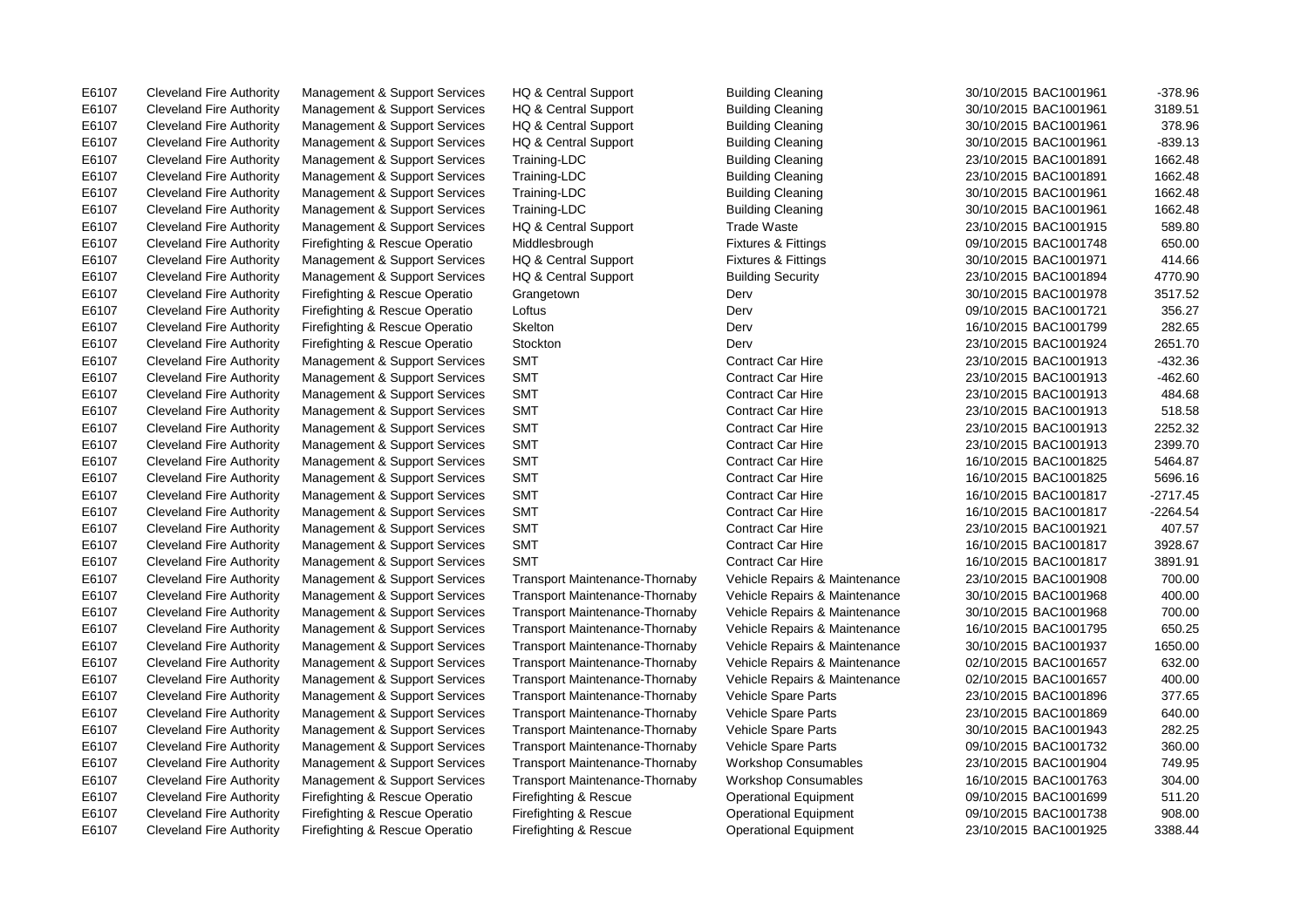E6107 Cleveland Fire Authority Firefighting & Rescue Operatio Firefighting & Rescue Operational Equipment 02/10/2015 CHQ0400074 430.65

E6107 Cleveland Fire Authority Firefighting & Rescue Operatio Firefighting & Rescue Hoses 09/10/2015 BAC1001717 1523.36 E6107 Cleveland Fire Authority Firefighting & Rescue Operatio Firefighting & Rescue Hoses 09/10/2015 BAC1001717 761.22 E6107 Cleveland Fire Authority Firefighting & Rescue Operatio Firefighting & Rescue Hoses 09/10/2015 BAC1001717 753.62 E6107 Cleveland Fire Authority Firefighting & Rescue Operatio Firefighting & Rescue Foam 23/10/2015 BAC1001886 1618.20 E6107 Cleveland Fire Authority Firefighting & Rescue Operatio Firefighting & Rescue Foam 09/10/2015 BAC1001722 359.60 E6107 Cleveland Fire Authority Firefighting & Rescue Operatio Firefighting & Rescue Water Rescue 09/10/2015 CHQ0400076 322.01 E6107 Cleveland Fire Authority Firefighting & Rescue Operatio Firefighting & Rescue Water Rescue 23/10/2015 CHQ0400084 551.85 E6107 Cleveland Fire Authority Firefighting & Rescue Operatio Firefighting & Rescue Water Rescue 30/10/2015 BAC1001940 560.90 E6107 Cleveland Fire Authority Management & Support Services Office Services Printer/Copier Leases 23/10/2015 BAC1001889 2569.43 E6107 Cleveland Fire Authority Management & Support Services Office Services Printer/Copier Leases 23/10/2015 BAC1001889 -5632.73 E6107 Cleveland Fire Authority Management & Support Services Office Services Printer/Copier Leases 23/10/2015 BAC1001889 -4080.45 E6107 Cleveland Fire Authority Management & Support Services Office Services Printer/Copier Leases 23/10/2015 BAC1001889 21164.82 E6107 Cleveland Fire Authority Management & Support Services Office Services Postages - General 30/10/2015 BAC1001958 1000.00 E6107 Cleveland Fire Authority Management & Support Services HQ & Central Support Professional Fees (Property) 09/10/2015 BAC1001728 20000.00 E6107 Cleveland Fire Authority Firefighting & Rescue Operatio Firefighting & Rescue Uniforms/Protective Clothing 09/10/2015 BAC1001700 678.00 E6107 Cleveland Fire Authority Firefighting & Rescue Operatio Firefighting & Rescue Uniforms/Protective Clothing 09/10/2015 BAC1001700 271.20 E6107 Cleveland Fire Authority Firefighting & Rescue Operatio Firefighting & Rescue Uniforms/Protective Clothing 16/10/2015 BAC1001771 749.16 E6107 Cleveland Fire Authority Firefighting & Rescue Operatio Firefighting & Rescue Uniforms/Protective Clothing 16/10/2015 BAC1001771 1290.22 E6107 Cleveland Fire Authority Firefighting & Rescue Operatio Firefighting & Rescue Uniforms/Protective Clothing 16/10/2015 BAC1001771 1040.50 E6107 Cleveland Fire Authority Firefighting & Rescue Operatio Firefighting & Rescue Uniforms/Protective Clothing 09/10/2015 BAC1001712 457.82 E6107 Cleveland Fire Authority Firefighting & Rescue Operatio Firefighting & Rescue Uniforms/Protective Clothing 09/10/2015 BAC1001712 457.82 E6107 Cleveland Fire Authority Management & Support Services HQ & Central Support Telephone - Rental 30/10/2015 BAC1001948 3710.00 E6107 Cleveland Fire Authority Firefighting & Rescue Operatio Mobilisation & Communication(e Radio Scheme 16/10/2015 BAC1001814 451.17 E6107 Cleveland Fire Authority Firefighting & Rescue Operatio Mobilisation & Communication(e Radio Scheme 30/10/2015 BAC1001949 550.00 E6107 Cleveland Fire Authority Firefighting & Rescue Operatio Mobilisation & Communication(e Cellphones 02/10/2015 BAC1001669 2916.32 E6107 Cleveland Fire Authority Firefighting & Rescue Operatio Mobilisation & Communication(e Cellphones 30/10/2015 BAC1001957 2659.21 E6107 Cleveland Fire Authority Firefighting & Rescue Operatio Mobilisation & Communication(e Cellphones 16/10/2015 BAC1001789 869.75 E6107 Cleveland Fire Authority Firefighting & Rescue Operatio Mobilisation & Communication(e Cellphones 16/10/2015 BAC1001762 801.89 E6107 Cleveland Fire Authority Firefighting & Rescue Operatio Mobilisation & Communication(e Control Room Equipment 02/10/2015 BAC1001681 500.00 E6107 Cleveland Fire Authority Firefighting & Rescue Operatio Mobilisation & Communication(e Control Room Equipment 23/10/2015 BAC1001926 2339.75 E6107 Cleveland Fire Authority Firefighting & Rescue Operatio Mobilisation & Communication(e Firelink 16/10/2015 BAC1001814 506.31 E6107 Cleveland Fire Authority Firefighting & Rescue Operatio Mobilisation & Communication(e Firelink 23/10/2015 BAC1001901 19847.78 E6107 Cleveland Fire Authority Management & Support Services Information Technology End User Software Provision 09/10/2015 BAC1001730 455.35 E6107 Cleveland Fire Authority Management & Support Services Information Technology Systems Hardware Provision 09/10/2015 BAC1001718 762.70 E6107 Cleveland Fire Authority Management & Support Services Information Technology Systems & Development Software 23/10/2015 BAC1001919 5000.00 E6107 Cleveland Fire Authority Management & Support Services Information Technology End User Software Maintenance 02/10/2015 BAC1001686 5460.00 E6107 Cleveland Fire Authority Firefighting & Rescue Operatio Water Hydrant Maintenance 23/10/2015 BAC1001880 749.70 E6107 Cleveland Fire Authority Firefighting & Rescue Operatio Water Hydrant Maintenance 23/10/2015 BAC1001880 1085.30 E6107 Cleveland Fire Authority Firefighting & Rescue Operatio Water Hydrant Maintenance 23/10/2015 BAC1001880 397.80 E6107 Cleveland Fire Authority Firefighting & Rescue Operatio Water Hydrant Maintenance 23/10/2015 BAC1001880 397.80 E6107 Cleveland Fire Authority Firefighting & Rescue Operatio Water Hydrant Maintenance 23/10/2015 BAC1001880 1085.30 E6107 Cleveland Fire Authority Firefighting & Rescue Operatio Water Hydrant Maintenance 23/10/2015 BAC1001880 337.60 E6107 Cleveland Fire Authority Firefighting & Rescue Operatio Water Hydrant Maintenance 23/10/2015 BAC1001880 933.30 E6107 Cleveland Fire Authority Firefighting & Rescue Operatio Water Hydrant Maintenance 23/10/2015 BAC1001880 1085.30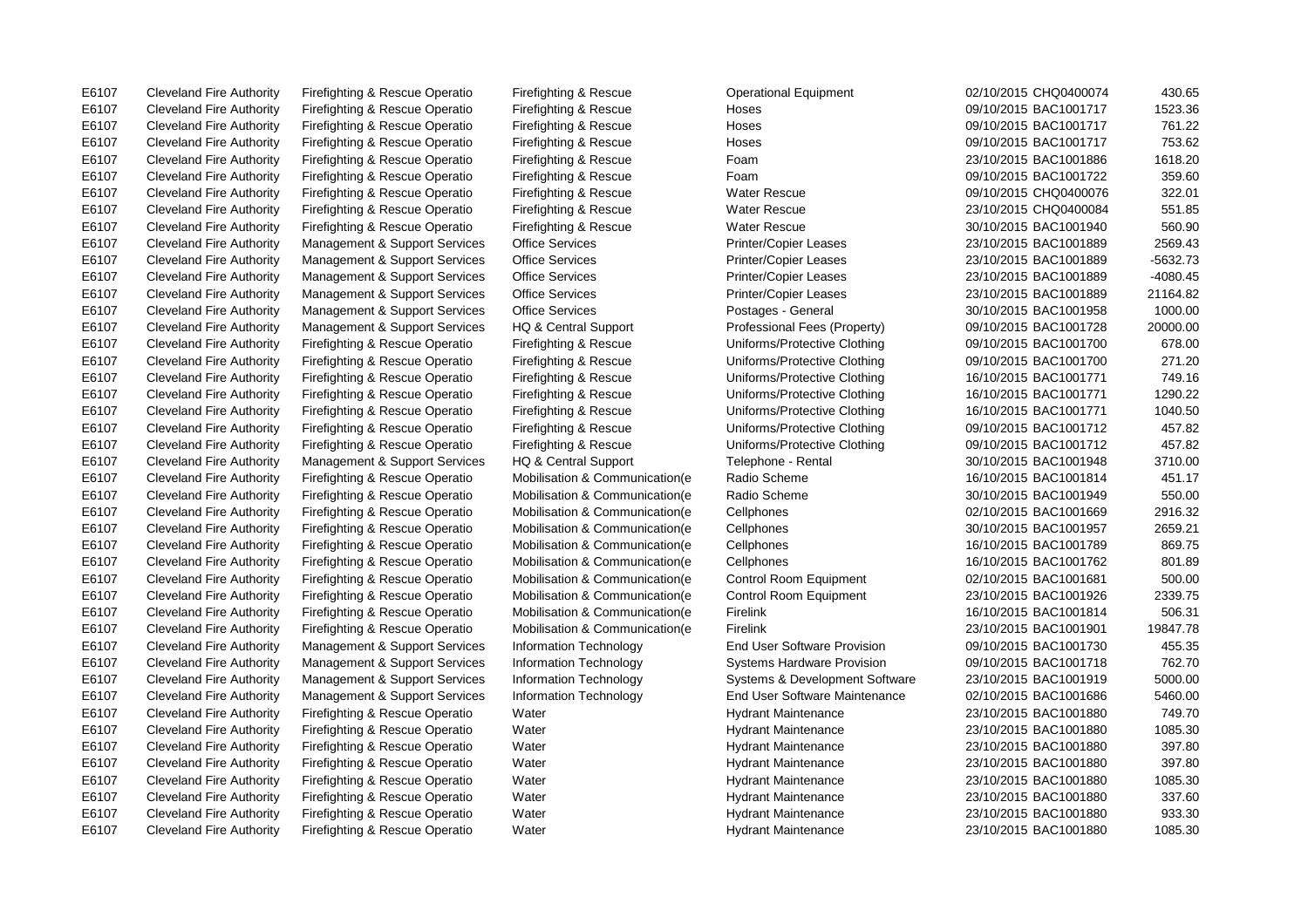E6107 Cleveland Fire Authority Firefighting & Rescue Operatio Water Hydrant Maintenance 23/10/2015 BAC1001880 933.30

E6107 Cleveland Fire Authority Firefighting & Rescue Operatio Water Hydrant Maintenance 23/10/2015 BAC1001880 933.30 E6107 Cleveland Fire Authority Firefighting & Rescue Operatio Water Hydrant Maintenance 23/10/2015 BAC1001880 933.30 E6107 Cleveland Fire Authority Firefighting & Rescue Operatio Water Hydrant Maintenance 23/10/2015 BAC1001880 281.50 E6107 Cleveland Fire Authority Firefighting & Rescue Operatio Water Hydrant Maintenance 23/10/2015 BAC1001880 281.50 E6107 Cleveland Fire Authority Firefighting & Rescue Operatio Water Hydrant Maintenance 23/10/2015 BAC1001880 933.30 E6107 Cleveland Fire Authority Firefighting & Rescue Operatio Water Hydrant Maintenance 23/10/2015 BAC1001880 933.30 E6107 Cleveland Fire Authority Management & Support Services Training-LDC Catering Contract 02/10/2015 BAC1001680 2978.45 E6107 Cleveland Fire Authority Management & Support Services Training-LDC Catering Contract 09/10/2015 BAC1001733 1369.58 E6107 Cleveland Fire Authority Management & Support Services Training-LDC Catering Contract 30/10/2015 BAC1001965 2978.45 E6107 Cleveland Fire Authority Management & Support Services HQ & Central Support Grants 02/10/2015 BAC1001693 1028.33 E6107 Cleveland Fire Authority Community Fire Safety Prevention & Education Fire Safety Publicity Material 02/10/2015 BAC1001688 1380.00 E6107 Cleveland Fire Authority Community Fire Safety Prevention & Education Fire Safety Publicity Material 23/10/2015 BAC1001912 675.00 E6107 Cleveland Fire Authority Community Fire Safety Prevention & Education Fire Safety Publicity Material 23/10/2015 BAC1001912 360.00 E6107 Cleveland Fire Authority Community Fire Safety Prevention & Education Fire Safety Publicity Material 23/10/2015 BAC1001914 310.00 E6107 Cleveland Fire Authority Community Fire Safety Prevention & Education Risk Reduction Equipment 30/10/2015 BAC1001962 939.00 E6107 Cleveland Fire Authority Community Fire Safety Prevention & Education Risk Reduction Equipment 16/10/2015 BAC1001806 1076.40 E6107 Cleveland Fire Authority Community Fire Safety Prevention & Education Risk Reduction Equipment 09/10/2015 BAC1001731 1200.00 E6107 Cleveland Fire Authority Community Fire Safety Prevention & Education Risk Reduction Equipment 16/10/2015 BAC1001805 2960.00 E6107 Cleveland Fire Authority Community Fire Safety Prevention & Education Smoke Alarms 30/10/2015 BAC1001966 1605.00 E6107 Cleveland Fire Authority Community Fire Safety Prevention & Education Smoke Alarms 30/10/2015 BAC1001966 1605.00 E6107 Cleveland Fire Authority Community Fire Safety Prevention & Education Smoke Alarms 02/10/2015 BAC1001682 1070.00 E6107 Cleveland Fire Authority Community Fire Safety Prevention & Education Smoke Alarms 16/10/2015 BAC1001810 5280.00 E6107 Cleveland Fire Authority Community Fire Safety Prevention & Education Smoke Alarms 16/10/2015 BAC1001810 5280.00 E6107 Cleveland Fire Authority Community Fire Safety Prevention & Education Smoke Alarms 09/10/2015 BAC1001735 1605.00 E6107 Cleveland Fire Authority Community Fire Safety Prevention & Education Smoke Alarms 30/10/2015 BAC1001966 1070.00 E6107 Cleveland Fire Authority Community Fire Safety Prevention & Education Smoke Alarms 30/10/2015 BAC1001966 1605.00 E6107 Cleveland Fire Authority Community Fire Safety Prevention & Education Smoke Alarms 09/10/2015 BAC1001735 1070.00 E6107 Cleveland Fire Authority Community Fire Safety Prevention & Education Smoke Alarms 09/10/2015 BAC1001735 2140.00 E6107 Cleveland Fire Authority Community Fire Safety Prevention & Education Youth Development Programmes 23/10/2015 BAC1001892 1150.00 E6107 Cleveland Fire Authority Community Fire Safety Prevention & Education Youth Development Programmes 23/10/2015 BAC1001892 1150.00 E6107 Cleveland Fire Authority Community Fire Safety Prevention & Education Youth Development Programmes 23/10/2015 BAC1001892 350.00 E6107 Cleveland Fire Authority Community Fire Safety Prevention & Education Youth Development Programmes 09/10/2015 BAC1001746 417.00 E6107 Cleveland Fire Authority Community Fire Safety Prevention & Education Diversionary Activities 30/10/2015 BAC1001964 350.00 E6107 Cleveland Fire Authority Community Fire Safety Prevention & Education Diversionary Activities 30/10/2015 BAC1001964 287.00 E6107 Cleveland Fire Authority Community Fire Safety Prevention & Education Diversionary Activities 30/10/2015 BAC1001964 1200.00 E6107 Cleveland Fire Authority Community Fire Safety Prevention & Education Diversionary Activities 30/10/2015 BAC1001964 2282.00 E6107 Cleveland Fire Authority Management & Support Services Training Fire Service College 02/10/2015 BAC1001663 1270.83 E6107 Cleveland Fire Authority Management & Support Services Training Fire Service College 30/10/2015 BAC1001947 4500.00 E6107 Cleveland Fire Authority Management & Support Services Training Fire Service College 30/10/2015 BAC1001947 5416.66 E6107 Cleveland Fire Authority Human Resources Human Resources - Payroll Payrolls SLA 16/10/2015 BAC1001809 3609.58 E6107 Cleveland Fire Authority Quality & Risk Management Performance Management Public relations 16/10/2015 BAC1001790 944.00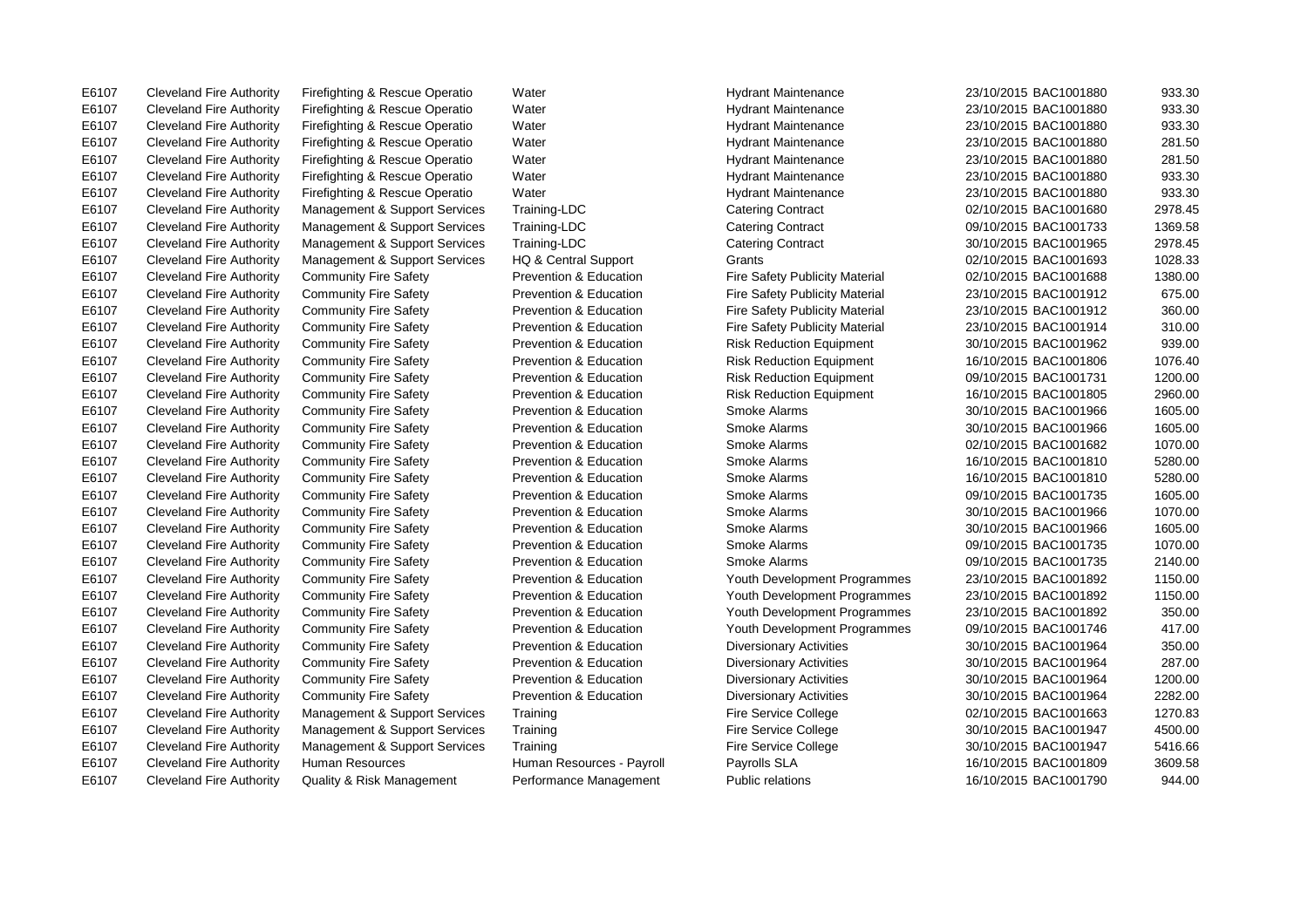|         | Capital or Supplier name | Ref |
|---------|--------------------------|-----|
| Revenue |                          |     |

| revenue | Kier Services- Maintenance North        | 2919 |
|---------|-----------------------------------------|------|
| revenue | Kier Services- Maintenance North        | 2919 |
| revenue | Kier Services- Maintenance North        | 2919 |
| revenue | Kier Services- Maintenance North        | 2919 |
| revenue | <b>ISG Construction Ltd</b>             | 2872 |
| revenue | Kier Services- Maintenance North        | 2919 |
| revenue | Kier Services- Maintenance North        | 2919 |
| revenue | Kier Services- Maintenance North        | 2919 |
| revenue | Kier Services- Maintenance North        | 2919 |
| revenue | Kier Services- Maintenance North        | 2919 |
| revenue | Kier Services- Maintenance North        | 2919 |
| revenue | Bradshaw Gass & Hope LLP                | 2837 |
| revenue | Kier Services- Maintenance North        | 2919 |
| revenue | Kier Services- Maintenance North        | 2919 |
| revenue | Kier Services- Maintenance North        | 2919 |
| revenue | Kier Services- Maintenance North        | 2919 |
| revenue | Kier Services- Maintenance North        | 2919 |
| revenue | Kier Services- Maintenance North        | 2919 |
| revenue | Captec Ltd                              | 3049 |
| revenue | Captec Ltd                              | 3049 |
| revenue | Captec Ltd                              | 3049 |
| revenue | Hereford & Worcester Fire & Rescue Serv | 1706 |
| revenue | Holmatro UK Limited                     | 2350 |
| revenue | Interspiro Limited                      | 2810 |
| revenue | Interspiro Limited                      | 2810 |
| revenue | Interspiro Limited                      | 2810 |
| revenue | Interspiro Limited                      | 2810 |
| revenue | Interspiro Limited                      | 2810 |
| revenue | <b>Pickup Systems Limited</b>           | 3061 |
| revenue | <b>Pickup Systems Limited</b>           | 3061 |
| revenue | Pickup Systems Limited                  | 3061 |
| revenue | Pickup Systems Limited                  | 3061 |
| revenue | Pickup Systems Limited                  | 3061 |
| revenue | Pickup Systems Limited                  | 3061 |
| revenue | Pickup Systems Limited                  | 3061 |
| revenue | Pickup Systems Limited                  | 3061 |
| revenue | Bradshaw Gass & Hope LLP                | 2837 |
| revenue | Bradshaw Gass & Hope LLP                | 2837 |
| revenue | Bradshaw Gass & Hope LLP                | 2837 |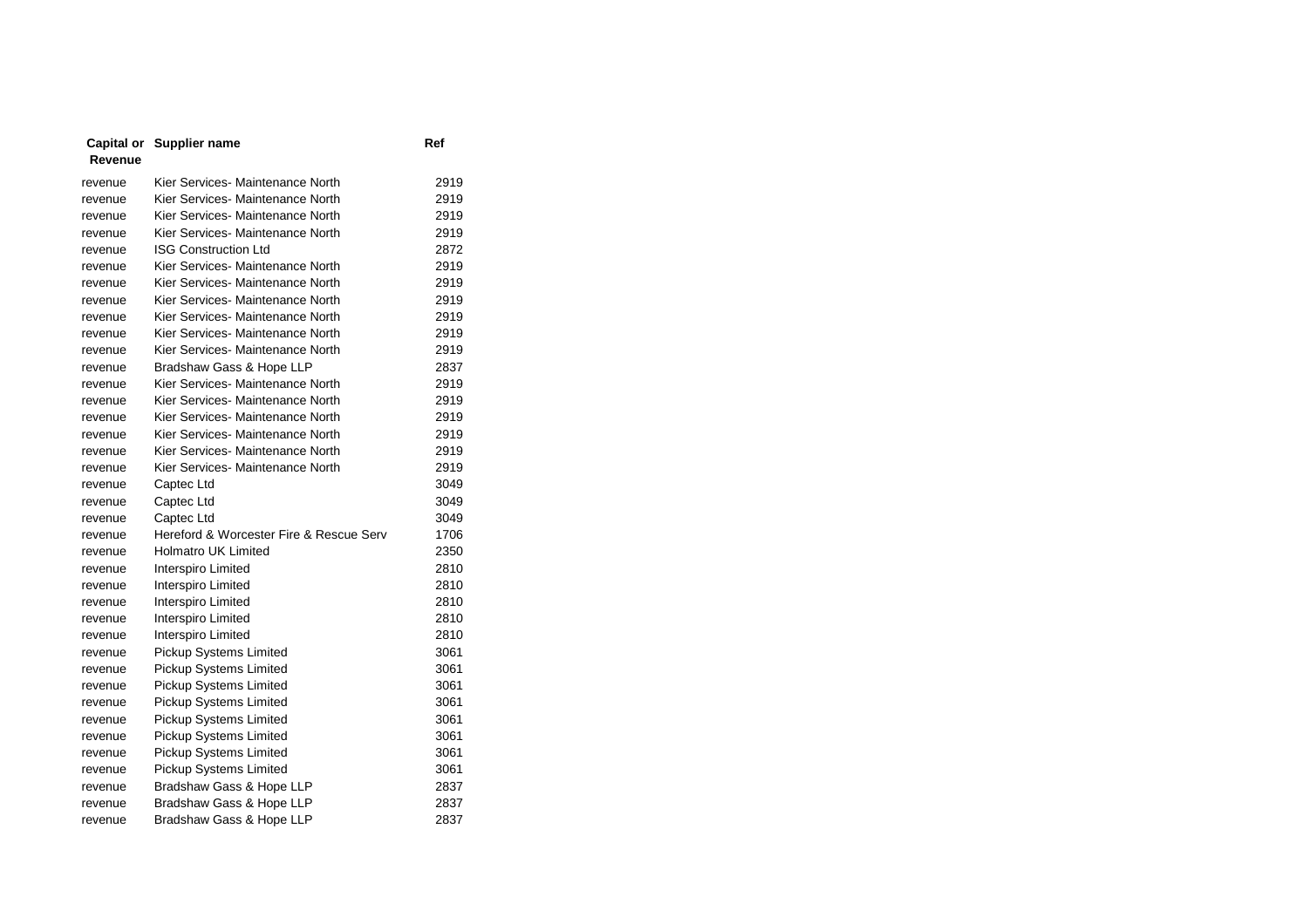| revenue | Bradshaw Gass & Hope LLP                | 2837 |
|---------|-----------------------------------------|------|
| revenue | Cundall                                 | 2861 |
| revenue | Questech Recruitment Ltd                | 3058 |
| revenue | Questech Recruitment Ltd                | 3058 |
| revenue | Questech Recruitment Ltd                | 3058 |
| revenue | Questech Recruitment Ltd                | 3058 |
| revenue | Questech Recruitment Ltd                | 3058 |
| revenue | Questech Recruitment Ltd                | 3058 |
| revenue | <b>Red One Limited</b>                  | 3084 |
| revenue | Sopra Steria Limited                    | 3075 |
| revenue | <b>Concise Professional Development</b> | 3089 |
| revenue | Emergency One (Uk) Ltd                  | 183  |
| revenue | Emergency One (Uk) Ltd                  | 183  |
| revenue | Emergency One (Uk) Ltd                  | 183  |
| revenue | Fabtic Ltd                              | 3078 |
| revenue | North East Ambulance Service            | 2691 |
| revenue | Tees Active Limited                     | 1785 |
| revenue | Haagen                                  | 3077 |
| revenue | Haagen                                  | 3077 |
| revenue | Haagen                                  | 3077 |
| revenue | Weightman Associates                    | 1257 |
| revenue | Richard D.M. Stevenson                  | 2752 |
| revenue | Teesside Pension Fund                   | 681  |
| revenue | <b>Teesside Pension Fund</b>            | 681  |
| revenue | <b>Teesside Pension Fund</b>            | 681  |
| revenue | Dale Power Solutions Ltd                | 3012 |
| revenue | <b>FES FM Limited</b>                   | 3018 |
| revenue | Wright Construction (Durham) Ltd        | 3070 |
| revenue | Wright Construction (Durham) Ltd        | 3070 |
| revenue | <b>Carson Office Environments</b>       | 2977 |
| revenue | <b>Carson Office Environments</b>       | 2977 |
| revenue | <b>Carson Office Environments</b>       | 2977 |
| revenue | Chubb Fire & Security Ltd               | 2046 |
| revenue | Carson Office Environments              | 2977 |
| revenue | Hartlepool Borough Council              | 353  |
| revenue | FES FM Limited                          | 3018 |
| revenue | <b>FES FM Limited</b>                   | 3018 |
| revenue | Aggreko Uk Limited                      | 739  |
| revenue | Aggreko Uk Limited                      | 739  |
| revenue | <b>Bee Clear Limited</b>                | 218  |
| revenue | Dale Power Solutions Ltd                | 3012 |
| revenue | <b>FES FM Limited</b>                   | 3018 |
| revenue | Kier Services- Maintenance North        | 2919 |
| revenue | Kier Services- Maintenance North        | 2919 |
| revenue | <b>FES FM Limited</b>                   | 3018 |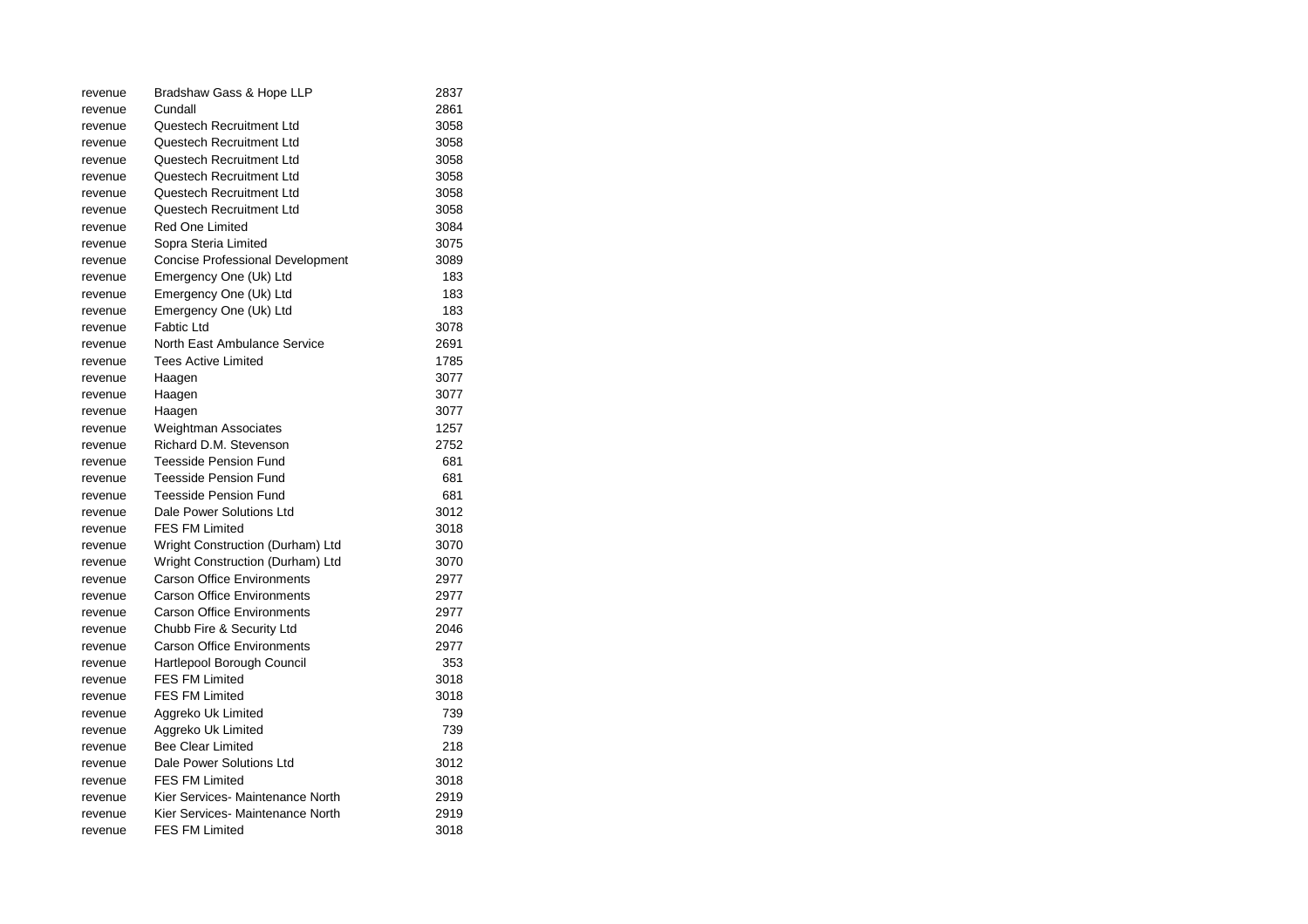| revenue | <b>FES FM Limited</b>            | 3018 |
|---------|----------------------------------|------|
| revenue | <b>FES FM Limited</b>            | 3018 |
| revenue | <b>FES FM Limited</b>            | 3018 |
| revenue | <b>FES FM Limited</b>            | 3018 |
| revenue | <b>FES FM Limited</b>            | 3018 |
| revenue | <b>FES FM Limited</b>            | 3018 |
| revenue | <b>FES FM Limited</b>            | 3018 |
| revenue | Corona Energy                    | 2645 |
| revenue | Corona Energy                    | 2645 |
| revenue | Corona Energy                    | 2645 |
| revenue | Corona Energy                    | 2645 |
| revenue | Corona Energy                    | 2645 |
| revenue | Corona Energy                    | 2645 |
| revenue | Corona Energy                    | 2645 |
| revenue | Corona Energy                    | 2645 |
| revenue | Corona Energy                    | 2645 |
| revenue | Npower Northern Limited          | 954  |
| revenue | Npower Northern Limited          | 954  |
| revenue | Npower Northern Limited          | 954  |
| revenue | Npower Northern Limited          | 954  |
| revenue | Npower Northern Limited          | 954  |
| revenue | Npower Northern Limited          | 954  |
| revenue | Npower Northern Limited          | 954  |
| revenue | Npower Northern Limited          | 954  |
| revenue | Npower Northern Limited          | 954  |
| revenue | Npower Northern Limited          | 954  |
| revenue | Npower Northern Limited          | 954  |
| revenue | Npower Northern Limited          | 954  |
| revenue | Npower Northern Limited          | 954  |
| revenue | Npower Northern Limited          | 954  |
| revenue | Northumbrian Water               | 660  |
| revenue | Northumbrian Water               | 660  |
| revenue | Northumbrian Water               | 660  |
| revenue | Northumbrian Water               | 660  |
| revenue | Northumbrian Water               | 660  |
| revenue | Northumbrian Water               | 660  |
| revenue | Northumbrian Water               | 660  |
| revenue | Northumbrian Water               | 660  |
| revenue | Northumbrian Water               | 660  |
| revenue | Greenham Trading Limited         | 337  |
| revenue | Greenham Trading Limited         | 337  |
| revenue | Boc Limited (Account No 1069267) | 2248 |
| revenue | MedTree                          | 1299 |
| revenue | MedTree                          | 1299 |
| revenue | <b>OCS Group Uk Limited</b>      | 1026 |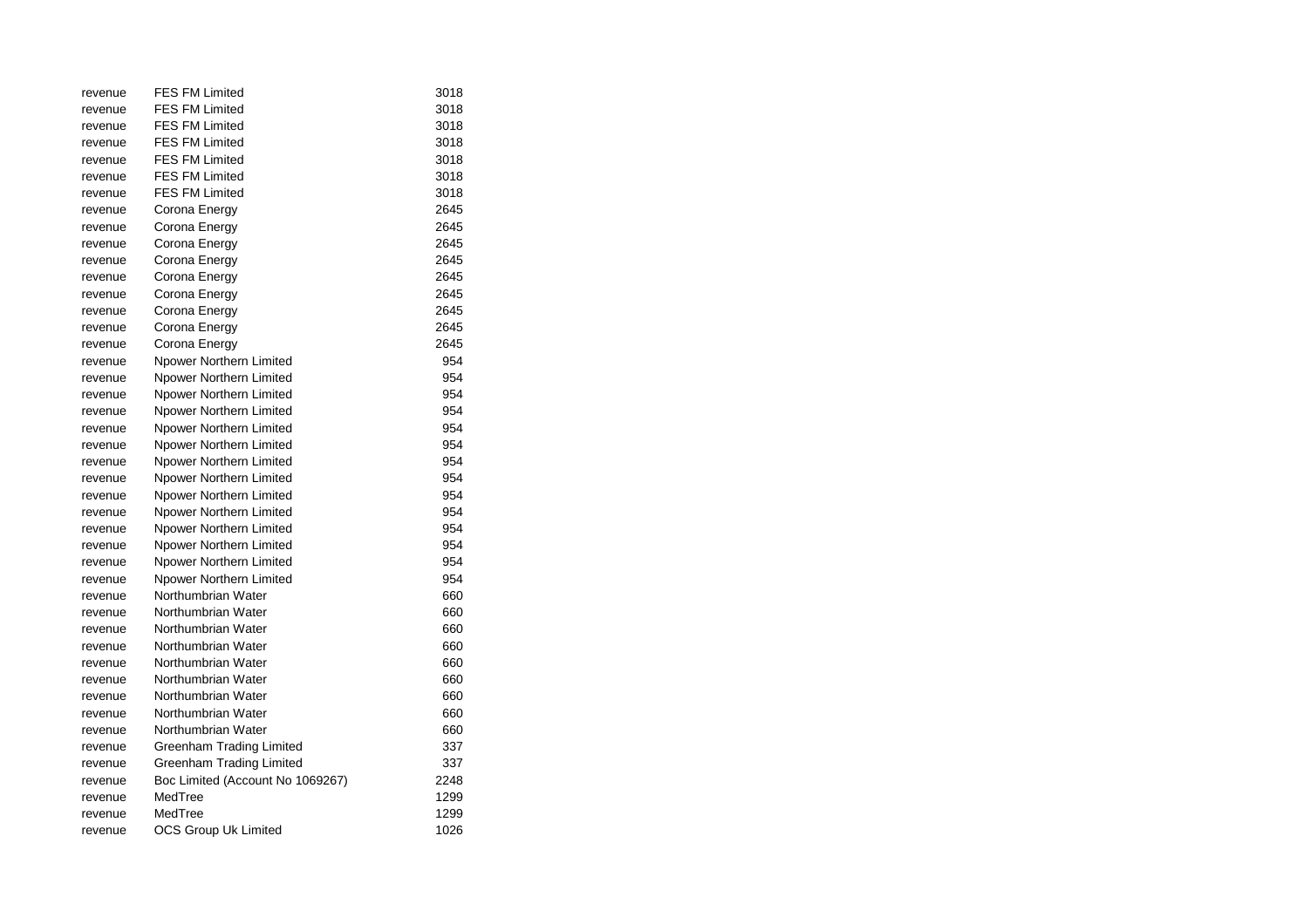| revenue | OCS Group Uk Limited        | 1026 |
|---------|-----------------------------|------|
| revenue | OCS Group Uk Limited        | 1026 |
| revenue | <b>OCS Group Uk Limited</b> | 1026 |
| revenue | <b>OCS Group Uk Limited</b> | 1026 |
| revenue | <b>OCS Group Uk Limited</b> | 1026 |
| revenue | OCS Group Uk Limited        | 1026 |
| revenue | OCS Group Uk Limited        | 1026 |
| revenue | OCS Group Uk Limited        | 1026 |
| revenue | <b>OCS Group Uk Limited</b> | 1026 |
| revenue | <b>OCS Group Uk Limited</b> | 1026 |
| revenue | <b>OCS Group Uk Limited</b> | 1026 |
| revenue | <b>OCS Group Uk Limited</b> | 1026 |
| revenue | <b>OCS Group Uk Limited</b> | 1026 |
| revenue | OCS Group Uk Limited        | 1026 |
| revenue | OCS Group Uk Limited        | 1026 |
| revenue | <b>OCS Group Uk Limited</b> | 1026 |
| revenue | <b>OCS Group Uk Limited</b> | 1026 |
| revenue | <b>OCS Group Uk Limited</b> | 1026 |
| revenue | <b>OCS Group Uk Limited</b> | 1026 |
| revenue | <b>OCS Group Uk Limited</b> | 1026 |
| revenue | OCS Group Uk Limited        | 1026 |
| revenue | <b>OCS Group Uk Limited</b> | 1026 |
| revenue | OCS Group Uk Limited        | 1026 |
| revenue | OCS Group Uk Limited        | 1026 |
| revenue | <b>OCS Group Uk Limited</b> | 1026 |
| revenue | <b>OCS Group Uk Limited</b> | 1026 |
| revenue | <b>OCS Group Uk Limited</b> | 1026 |
| revenue | <b>OCS Group Uk Limited</b> | 1026 |
| revenue | OCS Group Uk Limited        | 1026 |
| revenue | OCS Group Uk Limited        | 1026 |
| revenue | <b>OCS Group Uk Limited</b> | 1026 |
| revenue | <b>OCS Group Uk Limited</b> | 1026 |
| revenue | <b>OCS Group Uk Limited</b> | 1026 |
| revenue | <b>OCS Group Uk Limited</b> | 1026 |
| revenue | <b>OCS Group Uk Limited</b> | 1026 |
| revenue | OCS Group Uk Limited        | 1026 |
| revenue | <b>OCS Group Uk Limited</b> | 1026 |
| revenue | <b>OCS Group Uk Limited</b> | 1026 |
| revenue | OCS Group Uk Limited        | 1026 |
| revenue | <b>OCS Group Uk Limited</b> | 1026 |
| revenue | <b>OCS Group Uk Limited</b> | 1026 |
| revenue | <b>OCS Group Uk Limited</b> | 1026 |
| revenue | <b>OCS Group Uk Limited</b> | 1026 |
| revenue | <b>OCS Group Uk Limited</b> | 1026 |
| revenue | <b>OCS Group Uk Limited</b> | 1026 |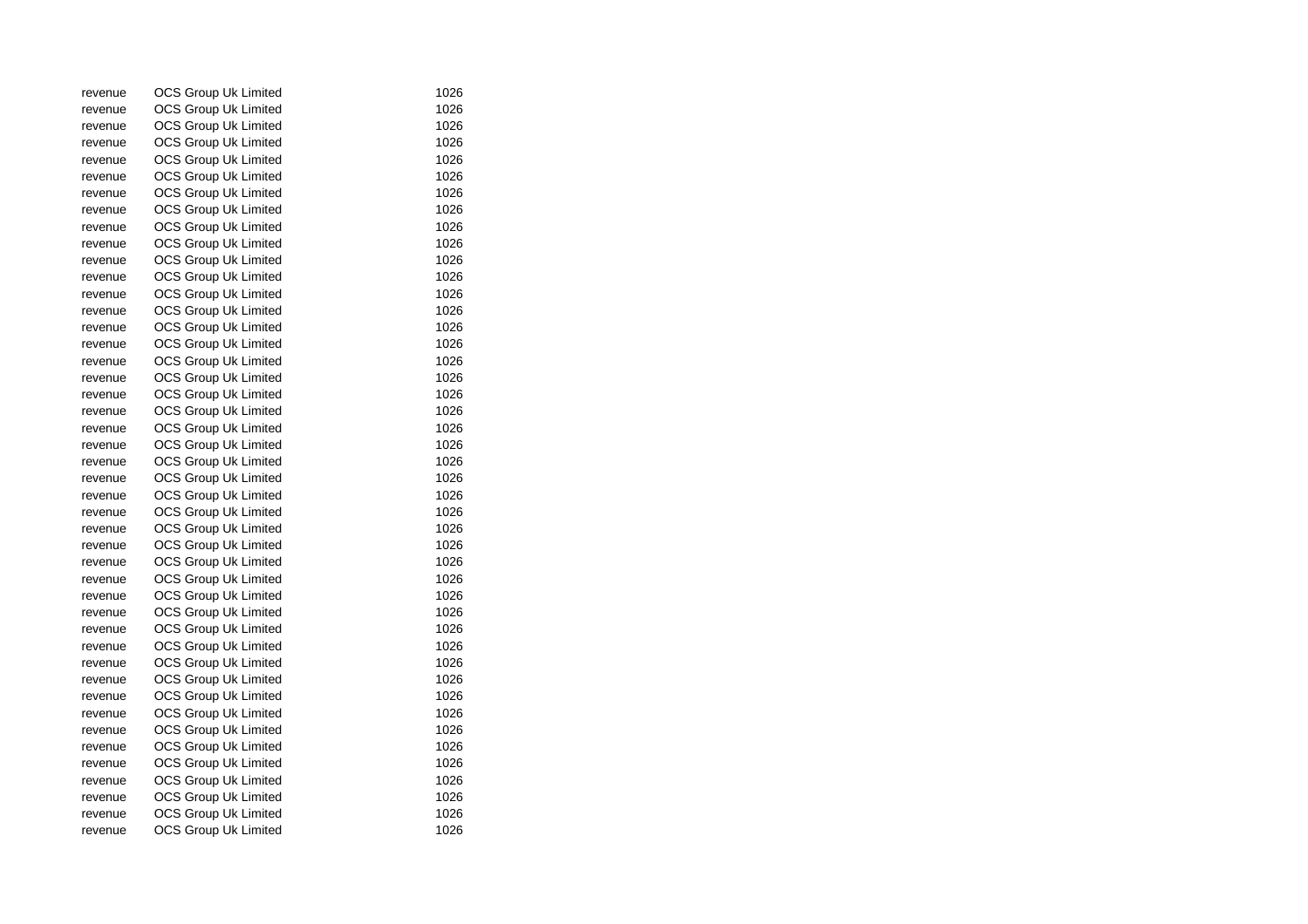| revenue | OCS Group Uk Limited                    | 1026 |
|---------|-----------------------------------------|------|
| revenue | OCS Group Uk Limited                    | 1026 |
| revenue | OCS Group Uk Limited                    | 1026 |
| revenue | <b>OCS Group Uk Limited</b>             | 1026 |
| revenue | <b>OCS Group Uk Limited</b>             | 1026 |
| revenue | OCS Group Uk Limited                    | 1026 |
| revenue | OCS Group Uk Limited                    | 1026 |
| revenue | OCS Group Uk Limited                    | 1026 |
| revenue | SITA UK Ltd                             | 2655 |
| revenue | Moorhead Sutton & Laing Ltd             | 3002 |
| revenue | Supplies Team Ltd                       | 2557 |
| revenue | <b>Churchill Security Solutions Ltd</b> | 1364 |
| revenue | Harvest Energy Ltd                      | 2927 |
| revenue | Co-Operative Group Ltd                  | 832  |
| revenue | <b>Fuel Card Services Ltd</b>           | 1034 |
| revenue | Harvest Energy Ltd                      | 2927 |
| revenue | Inchcape Fleet Solutions                | 2587 |
| revenue | Inchcape Fleet Solutions                | 2587 |
| revenue | Inchcape Fleet Solutions                | 2587 |
| revenue | Inchcape Fleet Solutions                | 2587 |
| revenue | Inchcape Fleet Solutions                | 2587 |
| revenue | Inchcape Fleet Solutions                | 2587 |
| revenue | Leaseplan UK Ltd                        | 3029 |
| revenue | Leaseplan UK Ltd                        | 3029 |
| revenue | TC Harrison 1960 Ltd                    | 2821 |
| revenue | TC Harrison 1960 Ltd                    | 2821 |
| revenue | TC Harrison 1960 Ltd                    | 2821 |
| revenue | TC Harrison 1960 Ltd                    | 2821 |
| revenue | TC Harrison 1960 Ltd                    | 2821 |
| revenue | Cooper Teesside                         | 2334 |
| revenue | Cooper Teesside                         | 2334 |
| revenue | Cooper Teesside                         | 2334 |
| revenue | <b>Inlec Uk Limited</b>                 | 904  |
| revenue | <b>Motorcool Service</b>                | 177  |
| revenue | W M Smith & Sons (Barnard Castle) Ltd   | 351  |
| revenue | W M Smith & Sons (Barnard Castle) Ltd   | 351  |
| revenue | Alexander Dennis Parts Limited          | 1567 |
| revenue | Electro Diesel Ne Limited               | 307  |
| revenue | Hanleys Motor Body Repairs              | 347  |
| revenue | NE Truck Spares Limited                 | 1996 |
| revenue | Boc Limited (Account No 1069267)        | 2248 |
| revenue | Colin Smails                            | 209  |
| revenue | Arco Ltd                                | 173  |
| revenue | <b>Holmatro UK Limited</b>              | 2350 |
| revenue | Premier Pump & Tank Company             | 3004 |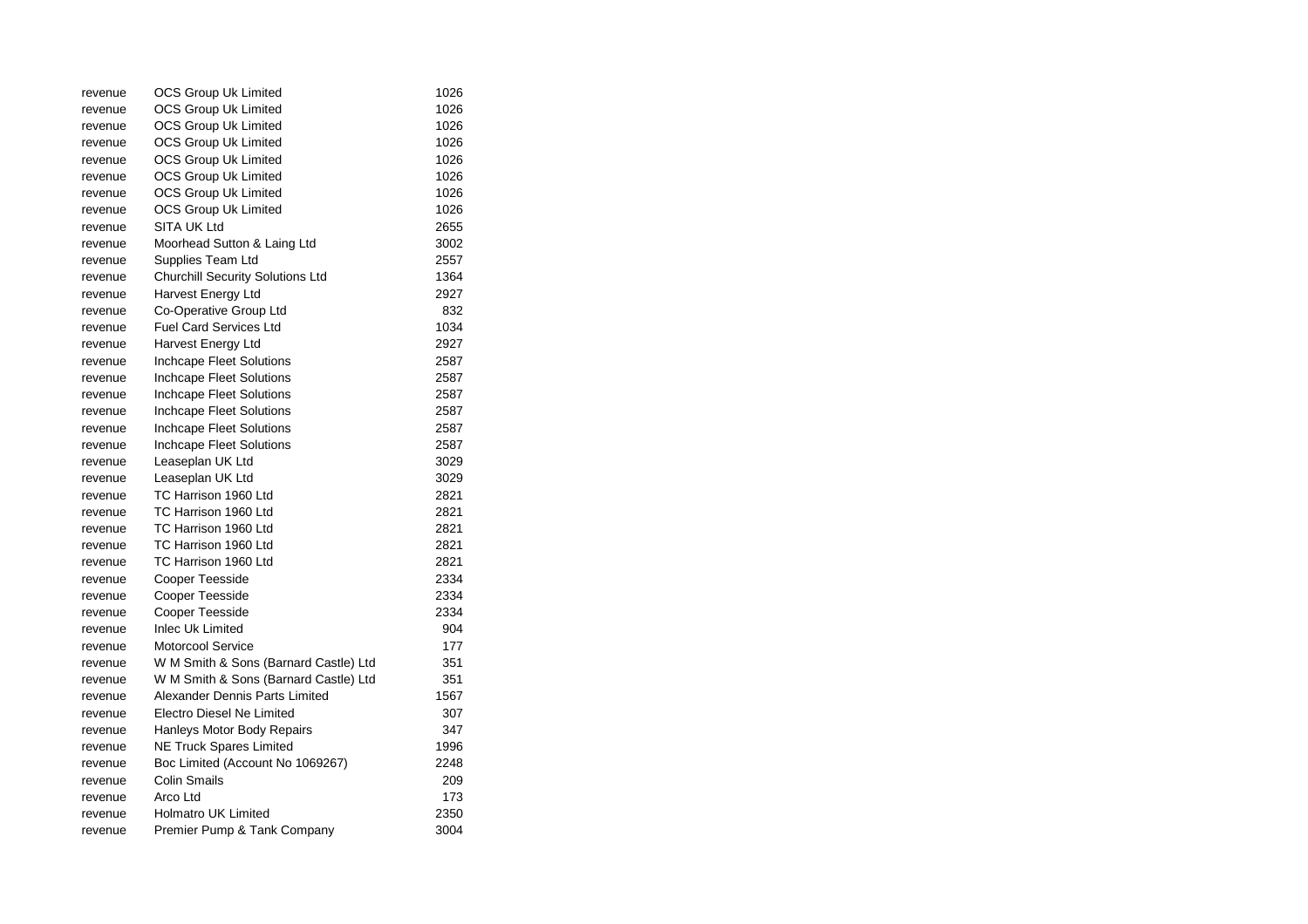| revenue | Safequip                              | 1610 |
|---------|---------------------------------------|------|
| revenue | Kiowa Ltd                             | 764  |
| revenue | Kiowa Ltd                             | 764  |
| revenue | Kiowa Ltd                             | 764  |
| revenue | Angus Fire Ltd                        | 858  |
| revenue | Angus Fire Ltd                        | 858  |
| revenue | CTC Marine & Leisure                  | 270  |
| revenue | <b>CTC Marine &amp; Leisure</b>       | 270  |
| revenue | <b>CTC Marine &amp; Leisure</b>       | 270  |
| revenue | The Danwood Group Limited             | 998  |
| revenue | The Danwood Group Limited             | 998  |
| revenue | The Danwood Group Limited             | 998  |
| revenue | The Danwood Group Limited             | 998  |
| revenue | Neopost Limited                       | 861  |
| revenue | Durham University                     | 1591 |
| revenue | Giffard Newton & Sons Ltd             | 181  |
| revenue | Giffard Newton & Sons Ltd             | 181  |
| revenue | <b>S P Services</b>                   | 477  |
| revenue | <b>S P Services</b>                   | 477  |
| revenue | <b>S P Services</b>                   | 477  |
| revenue | <b>S P Services</b>                   | 477  |
| revenue | <b>S P Services</b>                   | 477  |
| revenue | <b>B T Telecommunications Plc</b>     | 575  |
| revenue | <b>Airwave Solutions Ltd</b>          | 2689 |
| revenue | <b>Wardair Direct Limited</b>         | 607  |
| revenue | O2 (Uk) Limited                       | 783  |
| revenue | O2 (Uk) Limited                       | 783  |
| revenue | O2 (Uk) Limited                       | 783  |
| revenue | Orange Personal Comm Services Ltd     | 196  |
| revenue | <b>British Telecommunications Plc</b> | 2086 |
| revenue | <b>FES FM Limited</b>                 | 3018 |
| revenue | Airwave Solutions Ltd                 | 2689 |
| revenue | Communities & Local Government        | 2011 |
| revenue | Civica UK Limited                     | 1906 |
| revenue | Insight Direct (Uk) Limited           | 776  |
| revenue | Vector Command Ltd                    | 2741 |
| revenue | InPhase Limited                       | 2677 |
| revenue | Northumbrian Water                    | 660  |
| revenue | Northumbrian Water                    | 660  |
| revenue | Northumbrian Water                    | 660  |
| revenue | Northumbrian Water                    | 660  |
| revenue | Northumbrian Water                    | 660  |
| revenue | Northumbrian Water                    | 660  |
| revenue | Northumbrian Water                    | 660  |
| revenue | Northumbrian Water                    | 660  |